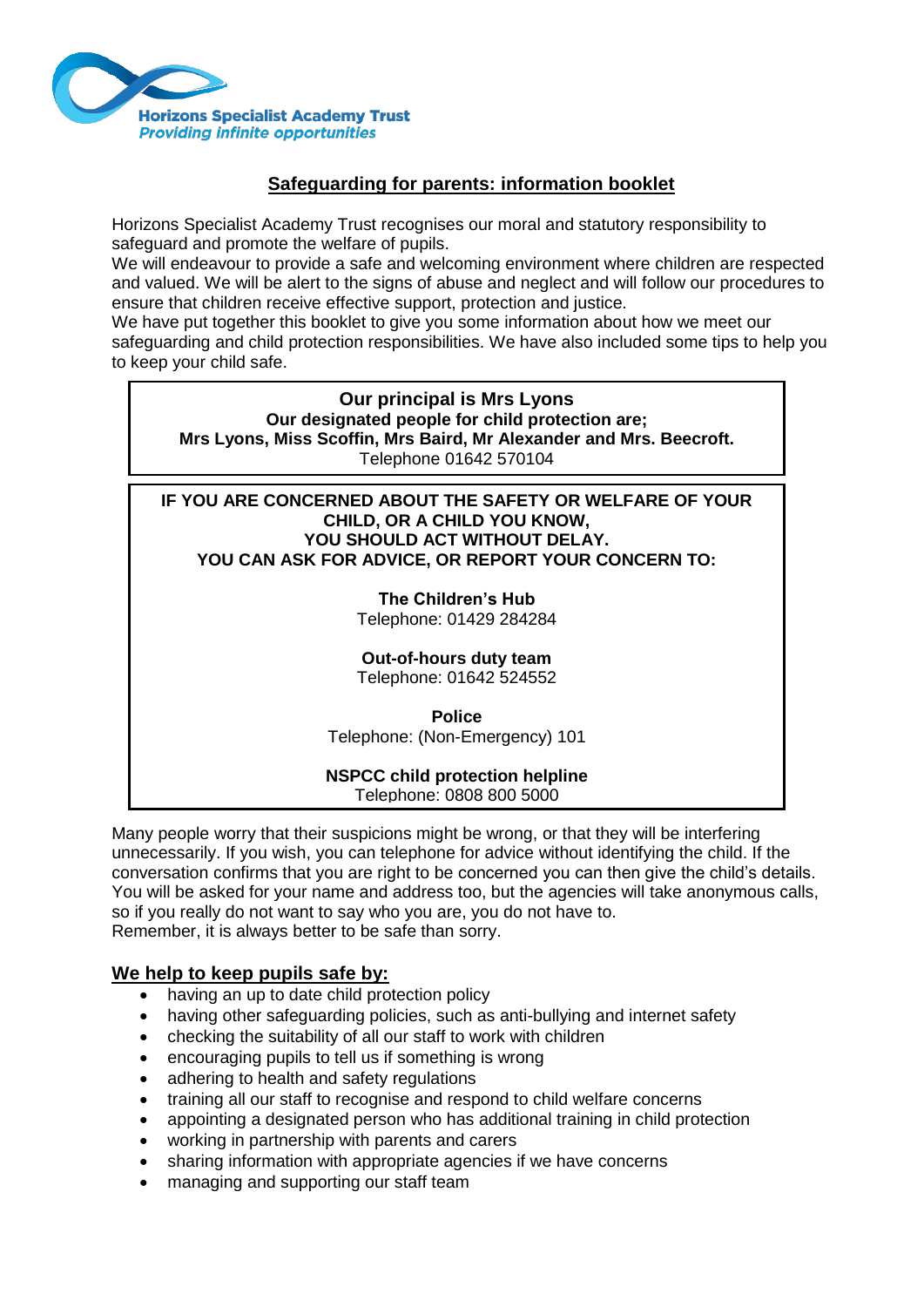# **Internet and mobile phone safety**

Mobile phones and computers are a part of everyday life for many children and young people. Used correctly, they are an exciting source of communication, fun and education but used incorrectly, or in the wrong hands they can be threatening and dangerous.

## **The risks include:**

- cyber-bullying, where hurtful texts or emails are sent to children
- children accidentally or deliberately accessing violent or sexually explicit websites, either on a computer or a mobile phone
- People talking to children by mobile phone or online and enticing them to engage in sexual conversations, photographs, video or actual meetings.

It probably is not practical to simply ban your child from using mobiles and computers as they may well try to find a way of using them, perhaps at a friend's house or in an internet café. They also need to learn how to manage the risks. Younger children will be much easier to supervise and you will decide if and when they should begin to use these technologies.

# **Here are some tips to help you to manage the risks.**

- Try to put the computer in a family room where it will be easier for you to supervise your child's online activity.
- Ensure that your child knows they should never give their full name, address and contact details to people they chat to on the internet.
- Gently explain that some people they talk to on the internet may not be who they say they are and might say or do unpleasant or hurtful things.
- Investigate whether the 'parental controls' available from some internet service providers will be helpful.
- Consider installing software that can filter out inappropriate material.
- Talk to your child about their internet use. Ask them which sites they enjoy most, and why. Show you are interested, while understanding their need for some privacy.
- Impress on your child that they can talk to you if they are worried about something that has happened during their internet use.
- Make it very clear that your child must never arrange to meet someone they have chatted to online without your permission. Their new 'friend' might well be a local young person of similar age, but they might not.

# **You may be alerted to question your child's online activity if they are:**

- spending more and more time on the internet
- being secretive reluctant to talk about their internet activity, closing the screen page when you are close by.
- spending less time with the family, or giving up previous hobbies and interests
- losing interest in their schoolwork, regularly failing to complete homework
- starting to talk about 'new friends' that you have not met and who do not visit your home
- overly possessive of their mobile phone or computer perhaps overreacting if someone picks it up or asks to borrow it
- showing fear or discomfort when their phone rings, or quickly turning it off without answering
- undergoing a change in personality that you cannot attribute to any obvious cause.

Remember that none of these signs prove that your child is at risk in any way, but if you notice anything that

confuses or worries you try talking things over with them. They may well tell you to stop fussing. They may be

laid back. In any case, think about their demeanour and attitude as well as what they say. If you are still concerned contact one of the helping agencies listed in this booklet.

## **For further advice and information visit:**

If you would like further support and guidance, please contact our **Parent Support Advisor (Annabel Baird) 01642 570104.**

Alternatively you can visit the following websites: Internet Watch Foundation: www.iwf.org.uk Child Exploitation and Online Protection Centre: www.ceop.gov.uk Stop It Now! www.stopitnow.org.uk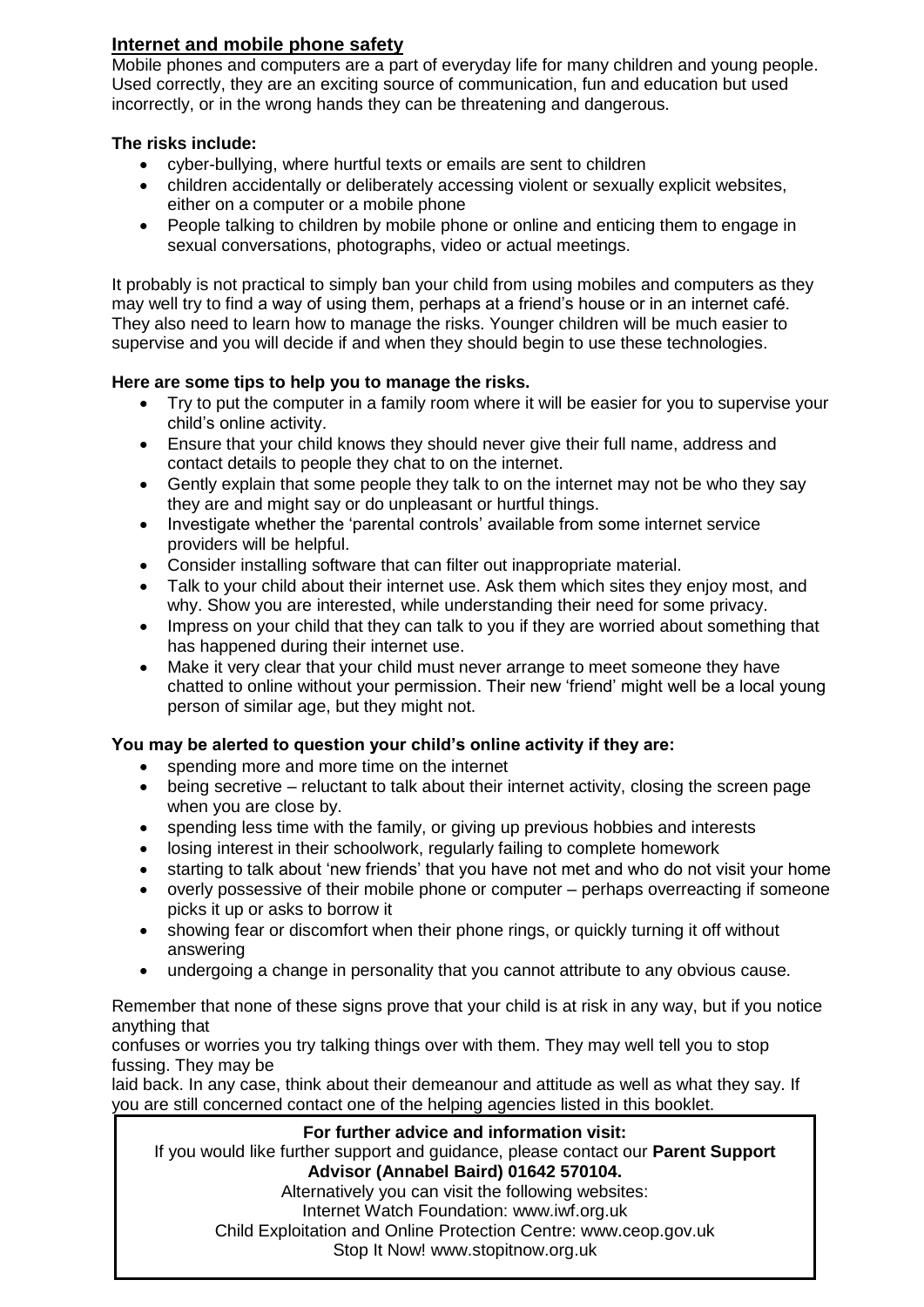# **Ten tips for keeping your temper**

Children and young people can be infuriating sometimes. They need to be taught the right way to behave and sometimes they test parents to the limit. The trouble is, if we lose our temper too often they may become frightened – or they may realise they have found just how to wind us up.

When you feel you are losing your temper or are ready to shout or lash out, try these tips to calm down. They may defuse the situation and give you time to consider how best to handle it.

- take some deep breaths
- count to 10
- close your eyes for a moment, to decide what to say
- depending on the age of your child, tell them calmly but firmly to go to their room
- also, depending on the age of your child, leave the room and get some fresh air
- turn on some music nothing too loud
- sit down
- hug a pillow!
- if another adult is present, hand over to them
- phone a friend

## **We're here to help.**

If you have concerns regarding how to manage your child's behavior or are worried about keeping your temper, please talk to us. If you are reluctant to talk to your child's teacher, you can talk to our

# **Parent Support Advisor (Annabel Baird) 01642 570104, or the Trust's Safeguarding Lead (Carly Beecroft – 883030)**

# **Child abuse and what to look for**

No parent wants to think about the possibility of their child becoming a victim of abuse, and most children are never abused. Even so, it is important for parents to be aware of the possibility and to know that help is available if the unthinkable does happen.

Although there is always a lot of media focus on 'stranger danger', the abduction of children is rare and the threat from strangers is quite small. You should still ensure that your child knows the rules about keeping safe when they are out alone.

Most children know their abusers. They may be family members or friends of family, someone who works with the child or someone who lives in the community.

There are four types of abuse: physical, emotional and sexual abuse, and neglect.

There are many signs, or indicators that a child might be suffering abuse. There may be injuries, but it is more likely that you will notice some change in your child's behaviour. If you notice anything that concerns you, talk to your child to see if you can find out what is happening. Remember that, if your child is being harmed, she or he may be too frightened to tell you. If your child becomes distressed or you are not happy with the explanations, you could talk to an adult you trust or call a helpline or children's social care services. Our designated person at school will also try to help.

Some signs to look for are:

- bruises or other injuries
- a change in behaviour from quiet to loud, or from happy-go-lucky to withdrawn
- pain or discomfort
- fear of a particular person, or a reluctance to be alone with them
- secrecy around a relationship with a particular person
- reluctance to discuss where they go, or who they are with
- sexual talk or knowledge beyond their years
- being watchful, or always on edge
- losing interest in their appearance, hobbies or family life
- alcohol or drug taking
- having money and refusing to say where it has come from
- wetting the bed
- becoming clingy

You will find more useful information in the school's child protection policy.

Contact details of people who may offer support are on the 'Sources of support' page of this booklet.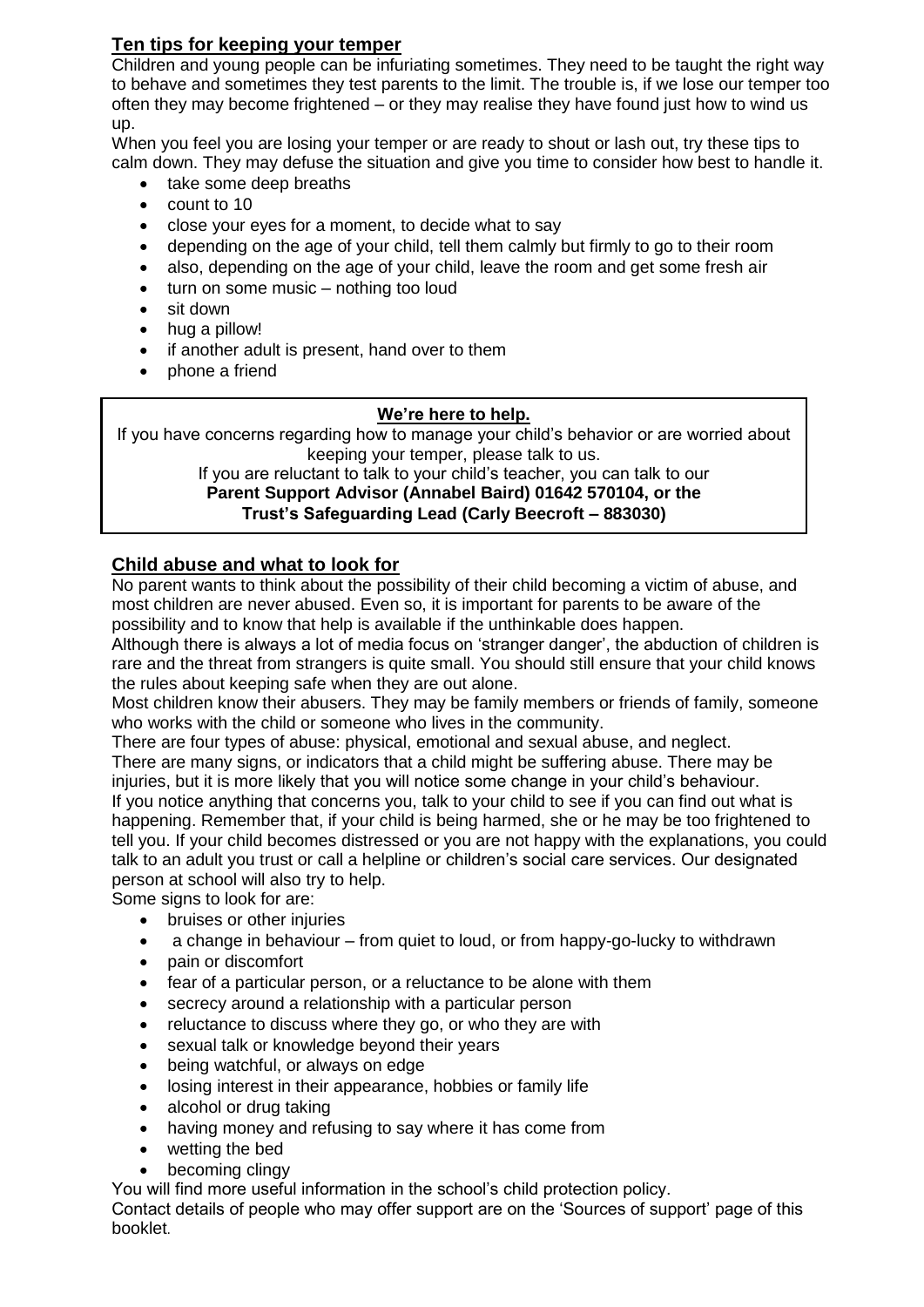#### **If your child is being bullied Bullying – A Definition**

Bullying is behaviour by an individual or a group, usually repeated over time, that intentionally hurts another individual either physically or emotionally.

Bullying includes: name calling, taunting, mocking, making offensive comments, kicking, hitting, taking belongings, inappropriate text messaging, emailing (including the use of social networking internet sites), sending or posting inappropriate images by phone or via the internet, producing offensive graffiti, gossiping, excluding people from groups and spreading hurtful and untruthful rumours.

Children may try to hide the fact they are being bullied because they are afraid or ashamed but you might notice some signs, for example your child might:

- change their behaviour
- come home with torn clothing
- 'lose' their dinner money, or ask for extra money
- try to avoid going to school
- complain regularly of headaches or stomach aches
- have unexplained cuts and bruises
- play truant.

We have an anti-bullying policy that help us to identify and deal with any case of bullying in school, but bullying does not only take place in school, it can also happen in the home or in the community.

Bullying can be serious and cause a lot of distress. If your child tells you that they are being bullied in school, ask for their permission for you to tell us. They may not have told us themselves because they are afraid that the

bully will find out and the bullying will get worse. Try to help them to understand that the bullying will not stop while it is kept secret. As soon as we know it is happening we will follow our anti-bullying procedures to try to stop it. It is also distressing to suspect that your child might be bullying other children. Our anti-bullying procedures include trying to support children who bully to change their behaviour, so please talk to us if you think your child needs some help. You will find some useful sources of information and support at the end of this booklet.

# **We're here to help.**

If you are worried that your child is being bullied or bullying others. Please tell us. **Talk to your child's teacher, or Principal (Mrs Lyons- 01642 570104)**

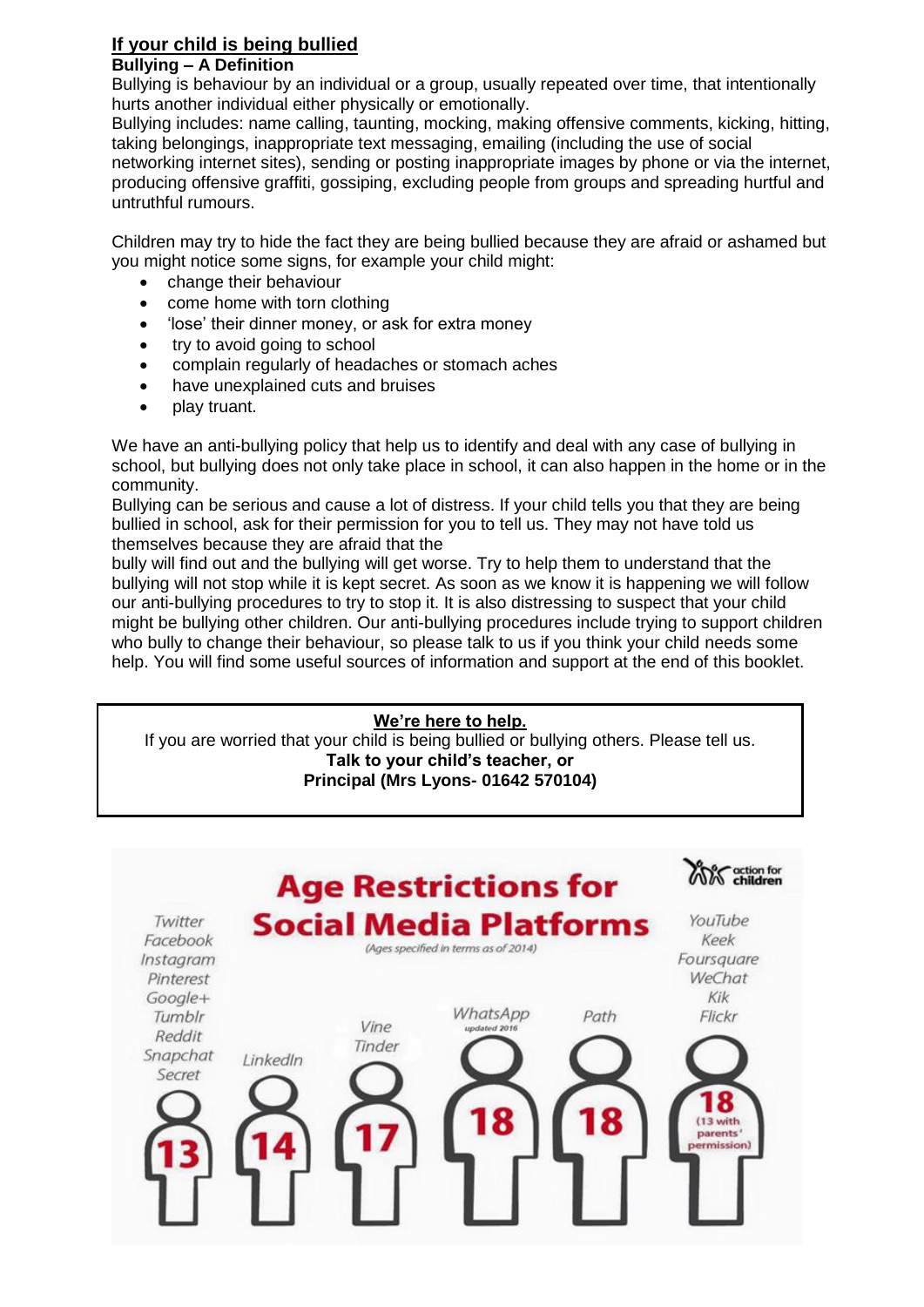## **Prevent Duty**

From July 2015 all schools (as well as other organisations) have a duty to safeguard children from radicalisation and extremism.

This means we have a responsibility to protect children from extremist and violent views in the same way we protect them from drugs or gang violence.

Importantly, we can provide a safe place for pupils to discuss these issues so they better understand how to protect themselves.

## **What does this mean in practice?**

Many of the things we already do in school to help children become positive, happy members of society also contribute to the Prevent strategy.

These include:

- ¨ Exploring other cultures and religions and promoting diversity
- ¨ Challenging prejudices and racist comments

¨ Developing critical thinking skills and a strong, positive self-identity

¨ Promoting the spiritual, moral, social and cultural development of pupils, as well as British values such as democracy

We will also protect children from the risk of radicalisation, for example by using filters on the internet to make sure they can't access extremist and terrorist material, or by vetting visitors who come into school to work with pupils.

Different schools will carry out the Prevent duty in different ways, depending on the age of the children and the needs of the community.

# **We're here to help**

If you would like any further information about the Prevent Duty and how we protect our children from Radicalisation. Please contact our Single Point of Contact (SPOC) **Single Point of Contact (Carly Beecroft - 883030)**

## **Operation Encompass**

Operation Encompass is a process by which Key Adults in our academies are informed that a child attending their premises may have been affected by domestic abuse. This will usually mean that a child has been in the household where an incident of domestic abuse has taken place, or has been exposed to domestic abuse. This initiative is in place in all local authority areas covered by Cleveland Police.

All HSAT academies are Operation Encompass Academy's and we fully support this partnership with Cleveland Police.

## **We're here to help**

If you would like any further information about Operation Encompass, our safeguarding and child protection procedures or would like to discuss any individual concerns. Please contact our

**Principal (Mrs Lyons) 01642 570104, the Parent Support Advisor (Annabel Baird) 01642 570104, or the Trust's Safeguarding Lead (Carly Beecroft) 01642 883030**

**Trust's safeguarding officer (Carly Beecroft - 570104)**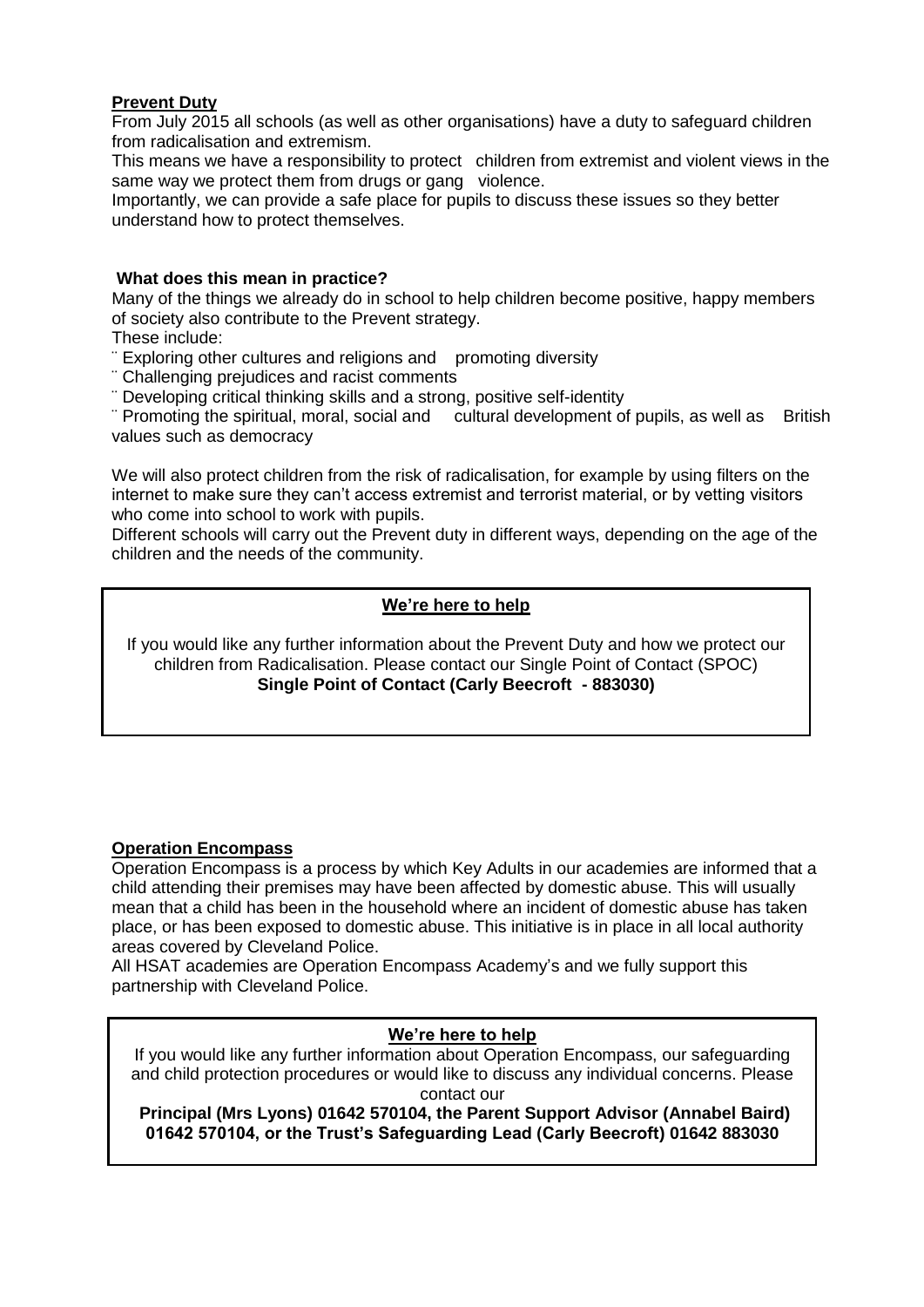# **What we will do if we have a concern about your child**

If we are concerned that your child may be at risk of abuse or neglect we must follow the procedures in our child protection policy. You can look at the policy in school, on the website, or receive a copy to take home. Please just ask at reception.

The procedures have been written to protect all pupils. They comply with our statutory responsibilities and are designed to support pupils, families and staff. The procedures are based on the principle that the welfare of the child is the most important consideration.

In almost all circumstances, we will talk to you about our concerns and we will also tell you if we feel we must refer our concerns to children's social care. We will ask your consent to make a referral, but in some circumstances we may need to make the referral against your wishes. We will only do this if we genuinely believe that this is the best way to protect your child, and the fact that you did not consent to the referral will be recorded.

If we think that talking to you first might in some way increase the risk to your child, we will report our concerns to children's social care and take advice from them. We will normally tell you that a referral is being made and we will record the reasons why we decided to follow this course of action.

All child protection records are kept separate from your child's general school file. Records are stored in a locked cabinet or drawer, and if stored on computer they are password-protected. The only staff who have access to the records are those who need to know about the concerns in order to protect and support your child. You can ask to see what information is held on your child, and we will normally agree to this, but if we are unsure we will seek advice from the local authority designated officer or children's social care first.

Child protection is a very sensitive issue and it raises many questions and a range of strong emotions. We will do everything we can support our pupils and you can be assured that any action we take will be in the best interests of your child.

## **We're here to help**

If you would like any further information about our safeguarding and child protection procedures or would like to discuss any individual concerns. Please contact our **Principal (Mrs Lyons- 570104), the Parent Support Advisor (Annabel Baird) 01642 570104, or the Trust's Safeguarding Lead (Carly Beecroft – 883030)**

## **Complaints procedure**

There may be an occasion when you need to tell us that something has gone wrong. If you have a serious concern about the safety or welfare of your child or another pupil it may be dealt with under our child protection procedures. All other complaints, including those that may point to poor practice by a member of staff, will be dealt with firstly through the complaints procedure. A full copy of our complaints policy and procedure is available from reception or can be downloaded from our website. [\(www.horizonstrust.org.uk\)](http://www.horizonstrust.org.uk/)